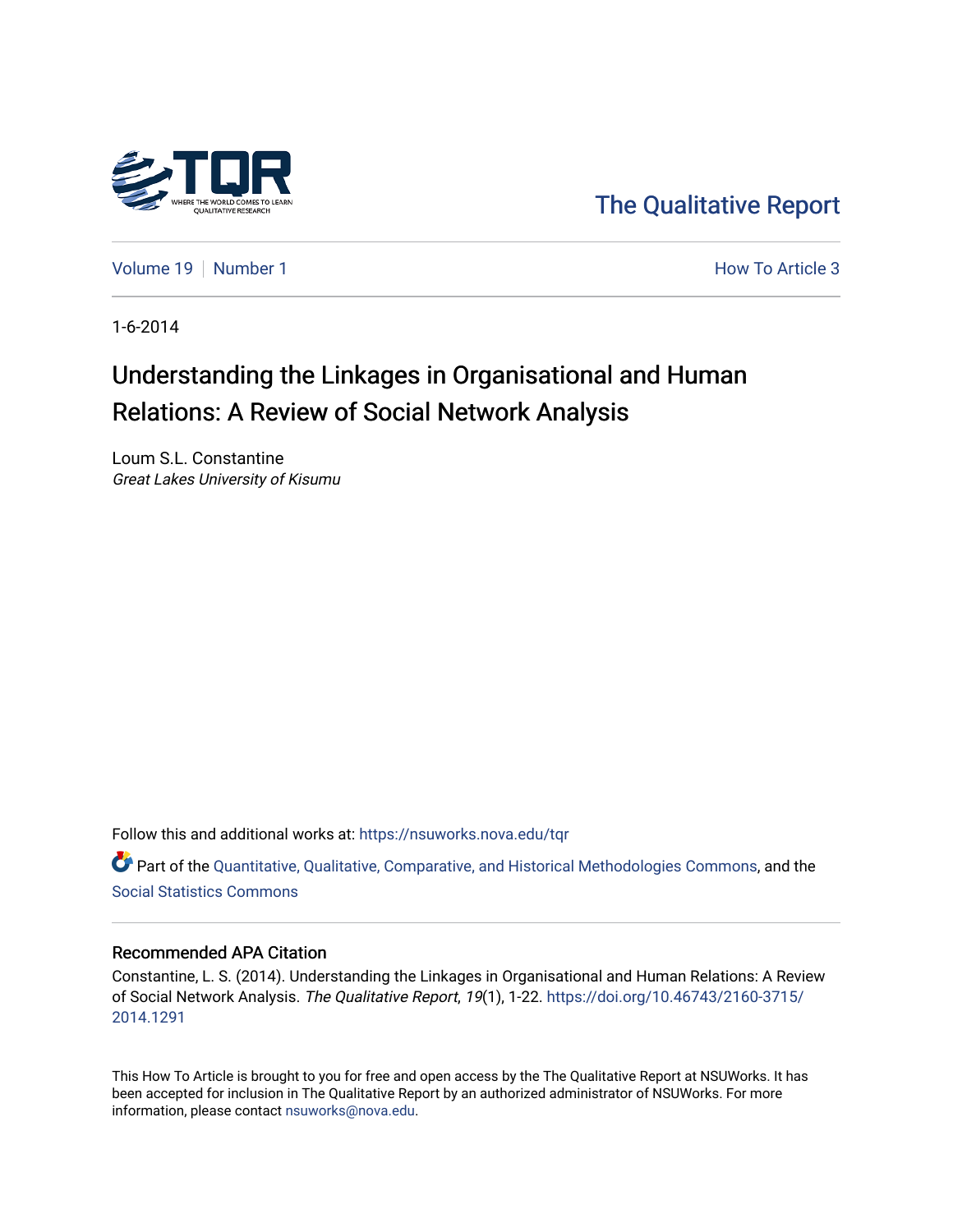

# Understanding the Linkages in Organisational and Human Relations: A Review of Social Network Analysis

# Abstract

This article proposes a methodological stance, an Interpretative Phenomenological Analysis (IPA) of participants' drawings as one that is useful for research into people's experiences of seizure consciousness. Using empirical examples located in an original, larger study, this article offers a rationale for, and illustrates the analytic potential of, this combination. It also considers that elicitation interviewing techniques and methods from the field of neuro-phenomenology could take this work further in terms of deepening the analysis by reaching people's pre-reflexive conscious experiences. This theoretical and practical combination has the potential to develop this work significantly.

### Keywords

Interpretative Phenomenological Analysis (IPA), Consciousness, Art Work, Seizures, Neuro Phenomenology, Elicitationinterview techniques, Pre Reflective Experiences

### Creative Commons License



This work is licensed under a [Creative Commons Attribution-Noncommercial-Share Alike 4.0 License](https://creativecommons.org/licenses/by-nc-sa/4.0/).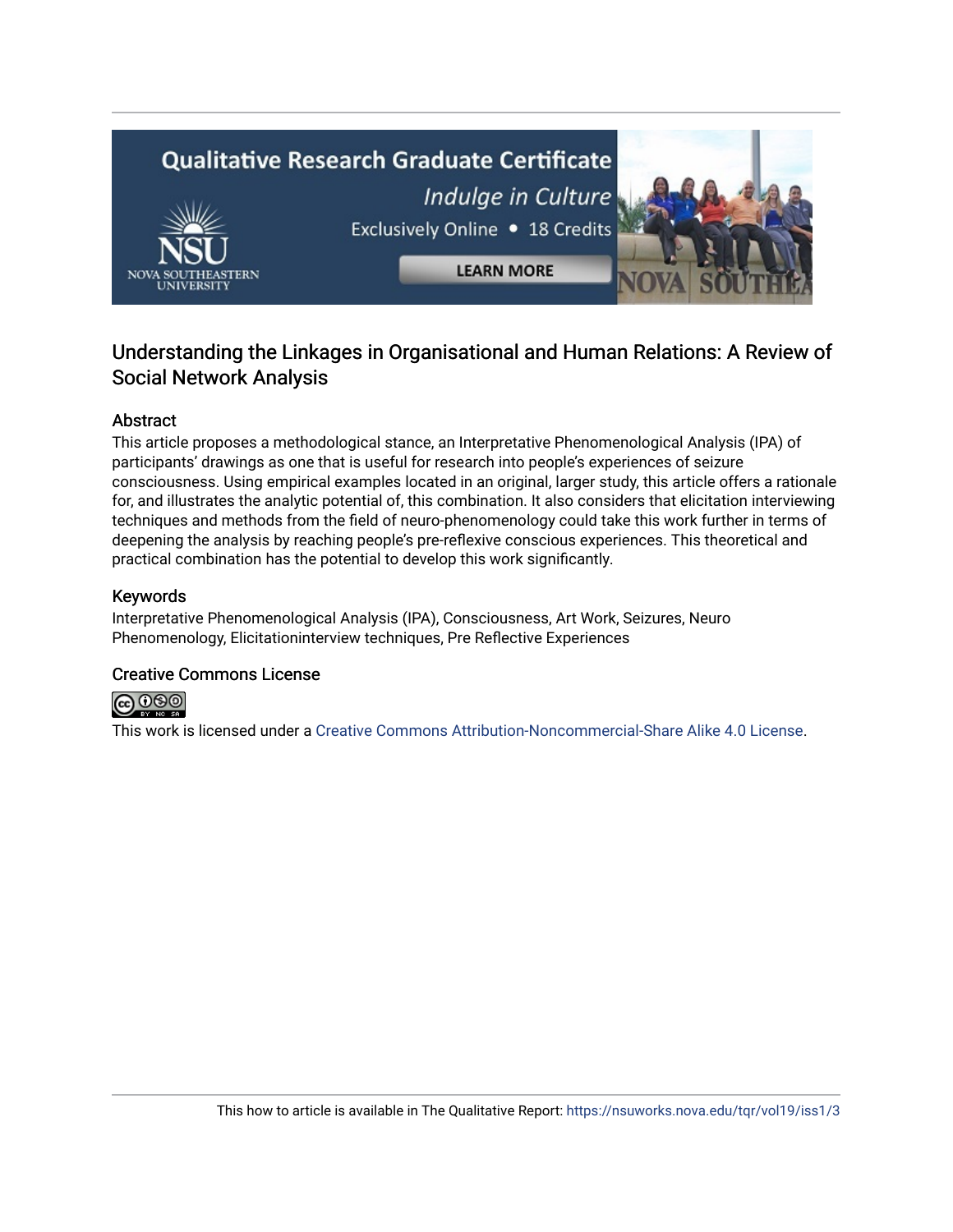

*The Qualitative Report* 2013 Volume 19, Review 1, 1-6 http://www.nova.edu/ssss/QR/QR19/loum1.pdf

# **Understanding the Linkages in Organisational and Human Relations: A Review of** *Social Network Analysis*

Loum S.L. Constantine

Great Lakes University of Kisumu, Main Campus, Kisumu, Kenya

*The relevance of social network analysis is greatly magnified in the era of exponential proliferation of social media interactions, globalisation and interconnectedness of business management systems. Understanding relations among people, organisations and businesses is crucial in maximising output of such linkages. Hence, Social Network Analysis the latest addition in this field brings forth an annotated insight into the origin, practical experiences and applications of this technique in assessing relations among people, businesses, communities and organisations. It explains with clarity the ideas that produced social network analysis, theories that shaped its formulation, the tools of work, future applications and benefits. It is ideal and informative for beginners in social relations study and very practical for experienced researchers in systems network analysis. Keywords: Networks, Relations, Graph Theory, Sociograms, Centrality*

# **Introduction**

Getting to know about networks analysis for me came at the time when I was engaged in one of the last legs of my doctoral research work. Coming from the background of qualitative research tradition, I was working towards getting my data analysed using qualitative data analysis software, the Atlas.ti; however I needed some theoretical background in the use of the computer based system, which is how I got this interesting article on "thematic network analysis" by an author, Attride Stirling. This was an interesting piece of work that gave me a good overview on network analysis, albeit in the context of qualitative data analysis.

We always hear about networking, but many of us could easily take the meaning loosely to signify some kind of linkage or connections. Yet it is true that when we talk of networking, there is a strong connotation of some form of "connectedness;" but when we probe further to check if we pay attention to the "quality" or "value" of this connectedness, then we might just be hitting a blank.

In the same vein, we often hear terms such as this is a "closely knit community," "social capital" "a well-functioning organisation" etc.; these are all associated with aspect of linkages and or connections. Close knit communities, rural social capital and wellfunctioning organizations have people who are relating in one way or the other. Now, questions would surely be asked in a situation when people or let's say researchers wish to know what it is that keep this or that community closely knit or why the social capital status is promoting community development and or why an organisation or business performs above expectations?

So, how can we find the meanings of these relationships, the value of the linkages, how strong or loose are the connections? This is perhaps where we see the association and purpose of social network analysis in helping to understand what there is that promote or break relationships, and also pick some lessons that can be replicated in other systems such as businesses and professional organizations.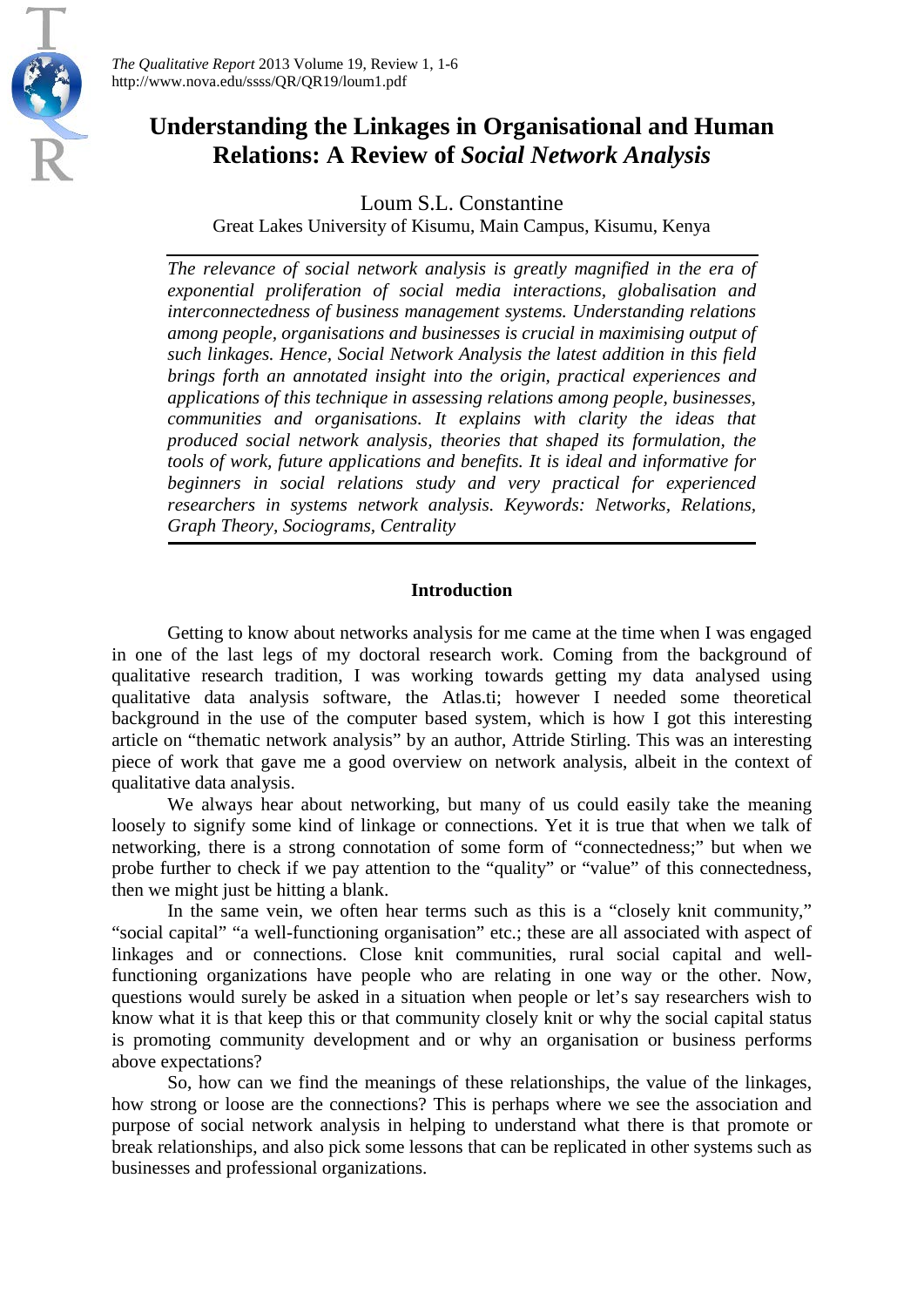My own data analysis as noted above showed to me that when you study a complex system, there are always some linkages involved, and that these linkages help to give meaning to the happenings or going-ons of the system; in this regard this book offers the opportunity to understand relationships from the most basic to the most complex of systems.

### **Why You Need this Book?**

My first initiation in the realm of social network analysis availed itself when I was requested by my postdoc supervisor at the University of Ottawa to help with the preparation for an intervention research workshop; in this preparation, I was to review some information resources on "methodological innovations" to be retrieved from a few Internet links; one of the links had information on social network analysis; and this was to be one of the new methods on the block to support intervention research. The understanding I got from this site volunteered a definition of social network analysis (SNA) as:

Social network analysis [SNA] is the mapping and measuring of relationships and flows between people, groups, organizations, computers, URLs, and other connected information/knowledge entities. The nodes in the network are the people and groups while the links show relationships or flows between the nodes. SNA provides both a visual and a mathematical analysis of human relationships. Management consultants use this methodology with their business clients and call it Organizational Network Analysis [ONA].

On this occasion, we are gifted once more by veteran publisher, Sage Publication Ltd. in availing this third edition of *Social Network Analysis* by Professor Scott; the implied definition of SNA is that: "…a set of methods for the analysis of social structures, methods that specifically allow for the investigation of the relational aspects of these structures" (p. 41); Dr. Scott on the same page goes on to say: "The use of these methods therefore depends on the availability of relational rather than attribute data."

The above definitions provide us with the precise reason for using this book; it is in understanding social structures and their relations which epitomizes the dynamics of social relations and what sustain it. In the social sciences when we study communities, we look at the life experiences which are not lived in isolation, but in a "connected" community.

The presentation of this book is such that with a brief preface, it proceeds to chapter 1, where "network and relations" is the entry.

For ease of reading and appreciating this work, Professor Scott, provides an additional annotations, references and explanations in form of notes from pages 173-184; these notes are very useful in deepening the reader's understanding of the issues in all chapters. Secondly, at the end of the first chapter, he goes on to give an overview of the book with one key message to the reader thus: "This is a guide book or handbook to social network analysis, and not a text to be read through at one sitting….The newcomer to social network analysis is advised to read chapters 2 and 3 and then skim through the remainder of the book, coming back to points of difficulty later" (p. 9).

That said, the gist of this first chapter from the author's aim is to introduce the reader to the point when the idea of social network analysis came about in the 1930s to the 1970s, (p. 1); that is, in a non-technical form from the structural concerns of the great anthropologist Radcliffe-Brown. From this initial ideas, other social anthropologists picked up and continued with the interest in the field which also has bearing on recent growth sparked partly by increasing emphasis on the importance of "networking" in practical guides and partly by the proliferation of "social networking" websites such as Facebook and Twitter….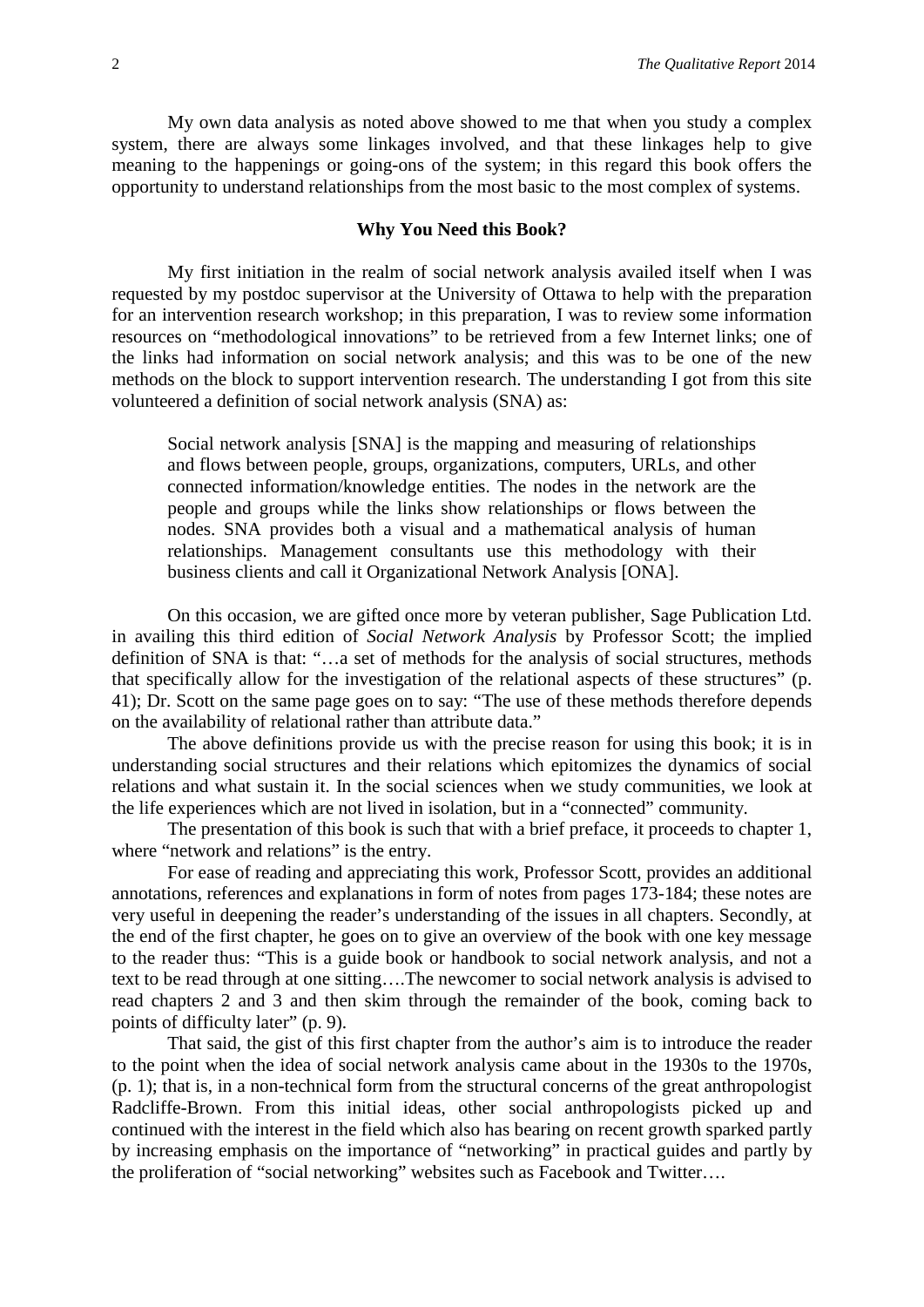Here, we are also introduced to the kinds of data for which social network analysis is most appropriate, such as kinship patterns, community structure, interlocking directorships etc. with the principal types of data being "relational" and "attribute" data (p. 3).

Professor Scott also introduces analysis of network data with computer packages such as UNICET and PAJEK found in the following sites: [http://www.analytictech.com](http://www.analytictech.com/) for UNICET, but cost \$150 or \$40 for students; the site by analytic technologies is a simple one that offers information to order the software and training opportunities; while PAJEK which is actually free, is found on the site: [http://www.vlado.mat.uni-li.si/vlado/vlado.htm;](http://www.vlado.mat.uni-li.si/vlado/vlado.htm) on checking, I found the site has moved to: [http://vlado.fmf.uni-lj.si/pub/networks/pajek/;](http://vlado.fmf.uni-lj.si/pub/networks/pajek/) it is also a simple site with all the information for downloading PAJEK, and other rich and interesting shots for learning like the history, manual, papers/presentations, applications, slides of workshops as well as some research articles; it is great to see. An additional programme, the SIENA (allows analysis of network change over time) derived from innovation, is found in the INSNA site: [http://www.insna.org;](http://www.insna.org/) INSNA stands for International Networks of Social Network Analysis; it is the professional association of researchers interested in Social Network Analysis; through one of the courses offered on the site, the SIENA programme can be obtained. Finally in chapter 1, aspects of network data interpretation is looked at in which a number of theories are advanced to bring more insights.

As recommended by Professor Scott, the next chapter 2 on the development of social network analysis is indeed of great importance for all calibre of readers; to understand the actual progress in SNA, one has to take time to absorb and digest what is in this section. I found it a great and stimulating story and history to read, which sharpened my interest in SNA. He notes that a clear lineage for the mainstream of SNA could be constructed from this complex history; you will find here how three main traditions crossed paths and helped to produce in the 1960s and 1970s what is now the contemporary SNA; they are: the sociometric analysts, who worked on small groups and produced many technical advances using the methods of graph theory; the researchers of the 1930s, who explored patterns of interpersonal relations and the formation of "cliques;" and finally the social anthropologists, who built on both these strands to investigate the structure of community relations in tribal and village communities, (p. 11); figure 2.1 (p. 12), shows with sharp clarity the lineage of social network analysis; it is worth checking up!

Hence, from above and starting on pages 13 to 39, you will get to know about the sociometric analysis and graph theory; interpersonal configurations and cliques; formal model of structure; the Harvard breakthrough and the entry of the social physicists. All these combined to offer a rich mix of history on the development of SNA.

For any researcher who goes to the "field" to collect data, again as advised by Dr. Scott, this next chapter 3 on analysing relational data is of high value; you need to know what kind of data you will collect and how they can be analysed to make meaning and interpretation easy to understand and comprehend. He notes that in this regard, many of the usual field procedures are similar such as gaining field access, designing questionnaires, drawing samples, dealing with non-response etc.; however he cautions that a number of specific problems do arise when research concerns relational data. And this is where Professor Scott will take you through an interesting repertoire of field methods on relational data; you will get to know how relational data are collected; selection and sampling of relational data; preparation of relational data, and finally organising relational data. This section (pp. 41-62) is the one that makes or breaks your grasp of the SNA process; one needs to take time here as well.

Using the analogy of let's say the busiest airport in the world, Atlanta, Georgia (93.5 million passengers annually) when a pilot captain wishes to beat the flight plan to the letter, this book is arranged in such as a way that chapters 1-3 is the take-off point which looks at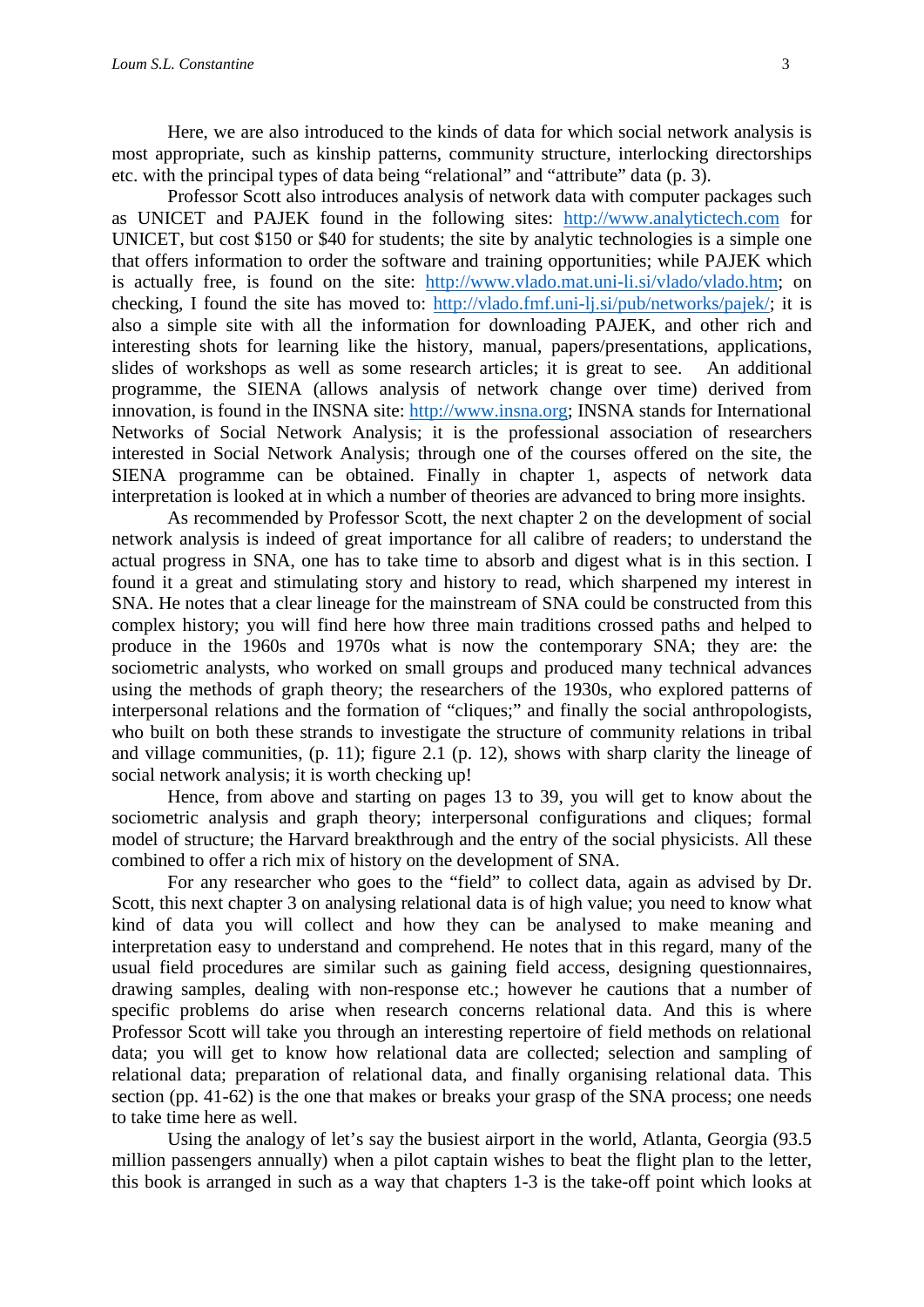the struggle of the flight crew from the runway to reaching the highest cruise altitude; the glide/cruise altitude here is the chapters from 4-7 where one sits and relaxes, perhaps loosens a tie, removes a pair of shoe and just enjoy the ride with the air hostesses on hand to serve you your favourite tonic. Then finally of course, the alert comes handy in chapters 8 and 9 where the "landing" procedures are in advanced stages; thus the plane lands at the intended destination and passengers alight from the plane and once more plan their next itineraries i.e. connecting flights in various directions or just be happy to have arrived in one's destination. In the context of this book, I would say that "next itineraries" would be the journey to generation of new ideas in the domain of SNA and other new research endeavours in the same field.

On that lighter note, chapters 4-7 (pages 64-138) indeed offers the opportunity to learn the finer concepts of SNA; Dr. Scott gives fine narratives on the concepts of lines, neighbourhoods and densities in chapter 4; indeed you will learn in detail about sociograms and graph theory; ego-centric, socio-centric as well as absolute densities and finally community structure and density. The next concepts in chapter 5 are centrality, peripherality and centralization; you will be treated to local and global centrality; centralization and graph centres, and bank centrality in corporate networks. In chapter 6, we find concepts of components, cores and cliques; one will learn links between components, cycles and knots; contour of components; cliques and their intersections as well as components and citation circles. And finally in this "cruise" section of chapter 7 we get the concepts of positions, sets and clusters; here are seen the structural equivalence of points; clusters: combining and dividing points; block modelling with CONCOR tool of analysis; towards regular structural equivalence and corporate interlocks and participations.

In all these 4 chapters, 4-7, I found that Dr. Scott, made the best effort to make the reader understand the application of the formulas, graphs and computer software to explain how they fit well in the process of applying SNA; additionally, in all chapters using the superscript of numbers, one can refer to the notes at the end of the book for further reference.

In the "landing" phase or section, we have chapters 8 and 9; in chapter 8 (p. 138) on network dynamics and change over time, Scott reminds us of the static approaches to social network analysis discussed up to this point, in which change in network structure could be considered only through cross-sectional data; however models have now been developed that allow properly longitudinal studies to be undertaken. He presents the processual models and their approach to longitudinal investigation; he also relates them to recent work on complexity and "small-world" issues raised in the new social physics as well as consider the statistical approaches to significance testing.

Finally as the plane glide to a stop on the runway, chapter 9 brings the excitement of arriving in one's destination; in dimensions and displays, Dr. Scott, brings us to this new chapter with the earliest aspirations of those involved in social network analysis i.e. to produce pictorial representations of networks they studied. He emphasised that: "The drawing of sociograms has remained a crucial means for the development and illustration of social network concepts, and network diagrams have been used extensively throughout this book for just that purpose" (p. 147). Here also you will see concepts of distance, space and metrics; principal components and factors; non-metric methods; advances in network visualisation as well as elites, communities and influence.

As Dr. Scott wishes you a good read, he notes (p. 10): "Most chapters conclude with a consideration of application of the measures discussed in particular empirical studies. The investigations that are reviewed cover such areas as kinship, community structure, corporate interlocks and elite power. And the aim of these illustrations from leading researchers is to give a glimpse of the potential offered by social network analysis."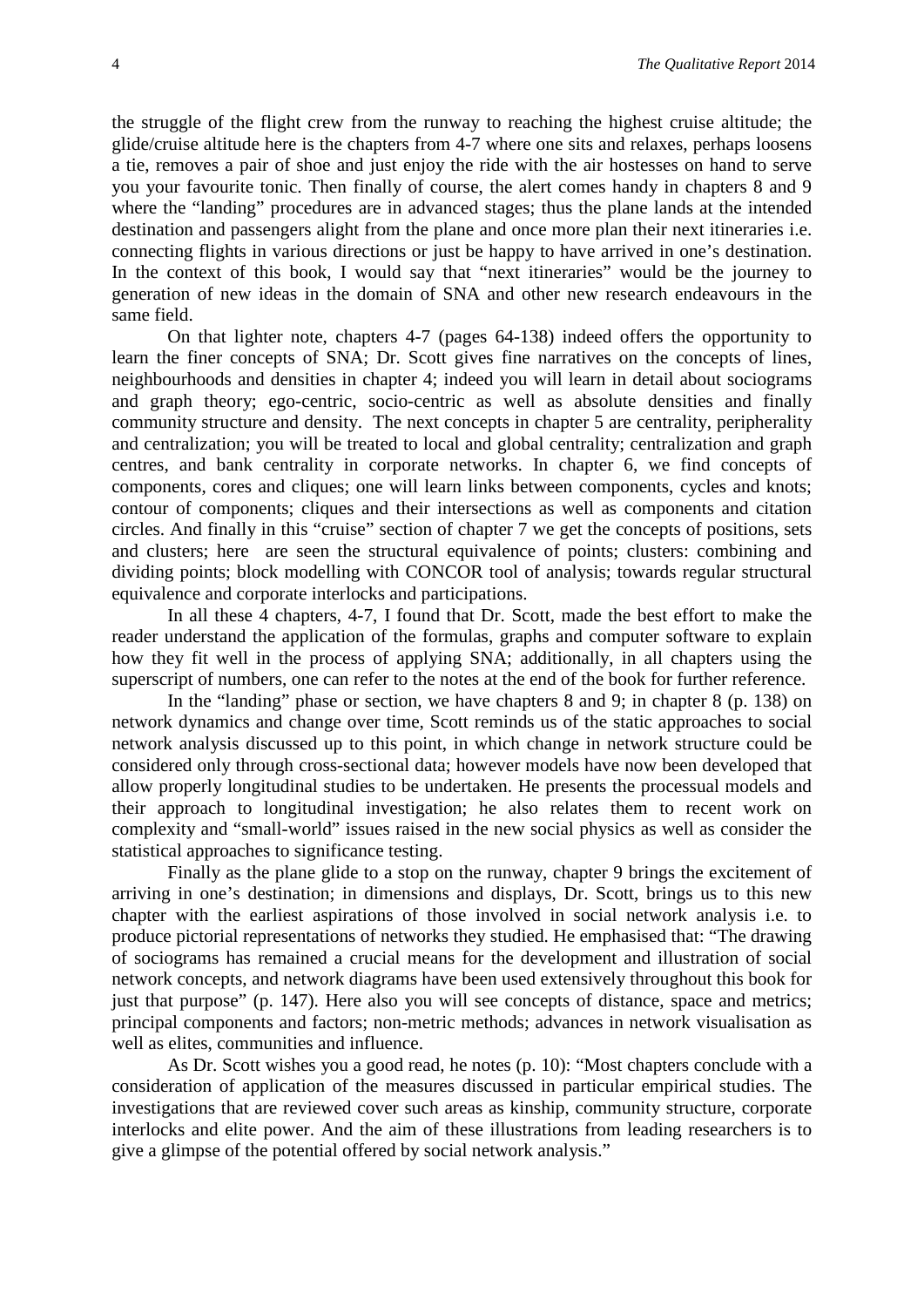In view of the above, at £ 26.99 for the Paperback and £ 75.00 Hardcover, this 216 page book is a practical piece of work and affordable as a much needed reference for both novice and experienced researchers that are aligned in the field researching social relations and looking to using techniques such as those explained in this book. Having gone through this work, I wish to echo the author's own intention of making the book interesting to peruse for readers of all calibres; he said: "My aim in the book has been to simplify the techniques of social network analysis in order to make it accessible to those with limited mathematical background. I hope however, that there is enough in it to satisfy both the newcomer and the more advanced researcher in need of information on current techniques" (p. x). Ultimately, persons involved in training programs and providing technical assistance in development interventions would greatly benefit from this rich narrative.

Finally in conclusion, I can confidently say I have learnt a lot and deepened by understanding of social network analysis, above all its applications in our highly interconnected world made all the more intricate with the many social media in use within our midst; I certainly will apply some of the techniques in future research undertakings.

While overall the book is a fantastic read, Dr. Scott, may have made one omission by not giving especially to the novices the precise definition of social network analysis; perhaps he assumed that we all have some ideas already of what SNA is, but it would still be crucial considering he has been in the field for quite a bit.

In this regard, I would like to share with you some of my personal thoughts as I glided through this book:

To understand this book better with its mathematical and technical backbone, one needs to grasp from the start the content of pages 5-7 on analysis of network data.

This book gives you the mechanics to appreciate how real life scenarios can be assessed and understood; in essence it is a training manual.

Social Network Analysis (SNA) is a research domain whose time has come; it is also a work in progress as elaborately elucidated by Professor Scott; and opportunities for further research and applications are enormous, such that researchers with leanings towards SNA, should endeavour to read this book to gain momentum in their field of interest.

Scott, in this book outlined several methods for approaching SNA with their strengths and weakness; yet SNA has great opportunities for research considering the limitations of some of the methods involved.

In SNA, the meanings or definitions of the relations are crucial in understanding how networks are formed and sustained; hence the use of SNA can help to maximise social and organizational relations by intimate deciphering of what forces are at play and their influences.

In sum, this book is worth having in libraries of training institutions and for researchers with interest on SNA and their real life applications. To me, this is a work for the current generation of researcher willing to take SNA to the next level.